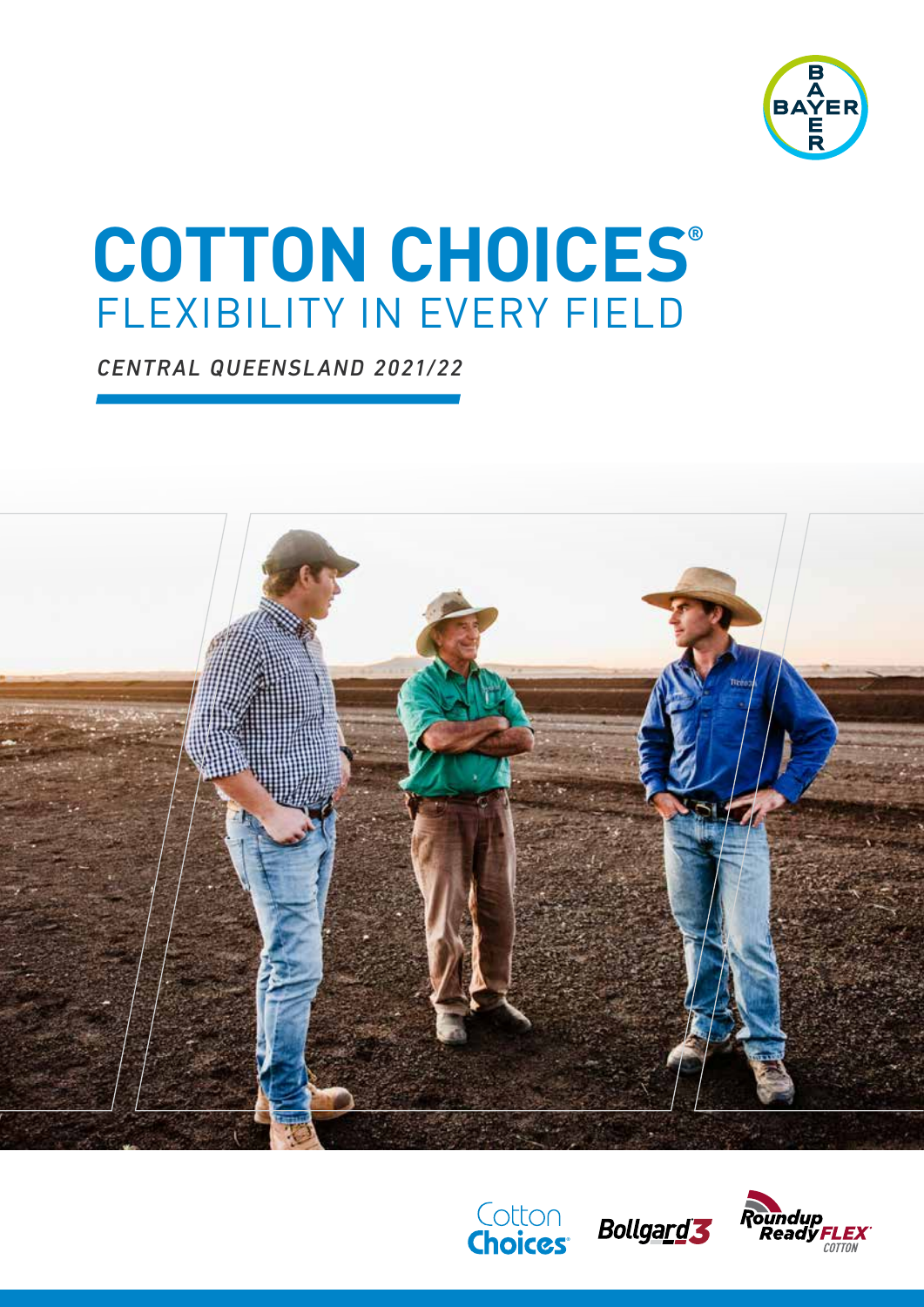Cotton Choices® gives you the flexibility to choose how to pay your technology fees based on what's likely to give you the best return.

> In 2021/22, the Cotton Choices program continues to provide you with consistency and flexibility in how you pay for your technology fees. Key features of the program are:

1. Three unique choices that allow you to opt for an upfront discount, manage risk through late crop removal and payment terms, or pay on a per-bale basis after picking.

2. Choose one of the Cotton Choices across your farm, or a different one for each field.

3. Can't decide? You can delay your decision, with the ability to switch between Cotton Choices 2 and Cotton Choices 3 until 15 March for early-sown cotton and 15 April for later sown cotton.

The Cotton Choices calculator can help you determine the best choice for your fields. Compare the choices today at

cottonchoices.com.au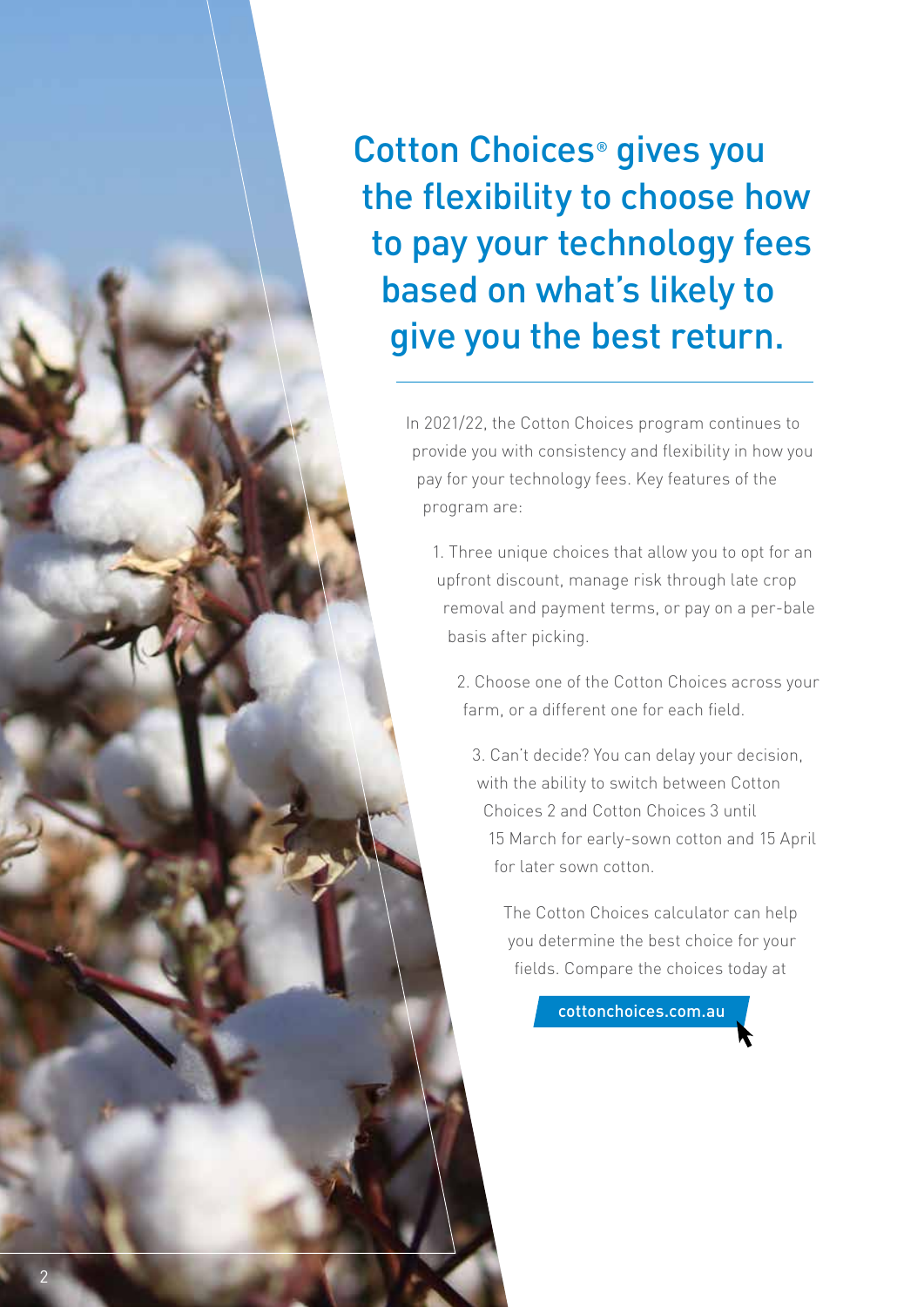# SELECT THE BEST COTTON CHOICE FOR YOUR FIELDS

### **COTTON CHOICES 1:** PRICE DISCOUNT

#### You can choose an upfront price discount on technology fees for your selected fields or refuge crops.

The applicable payment date for Cotton Choices 1: Price Discount and technology fees after discount are shown below.

| Product                           | <b>Price/Hectare (ex. GST)</b> | <b>Payment Date</b> |
|-----------------------------------|--------------------------------|---------------------|
| Bollgard® 3 / Roundup Ready Flex® | \$390                          |                     |
| Bollgard II® / Roundup Ready Flex | \$370                          | $\bullet$ $\bullet$ |
| Bollgard II                       | \$315                          | FEB<br>28<br>2022   |
| Roundup Ready Flex                | \$75                           |                     |

**Notes:** Price excludes GST. Discount does not apply to Roundup Ready Flex unsprayed cotton refuges over 10% of the Bollgard II area or 5% of the Bollgard 3 area or 10% of the Bollgard 3 area if planted after 1 November (as per trait's RMP requirements), or sprayed Roundup Ready Flex, as nominated in the planting audit. Late Crop Removal is not available under this offer.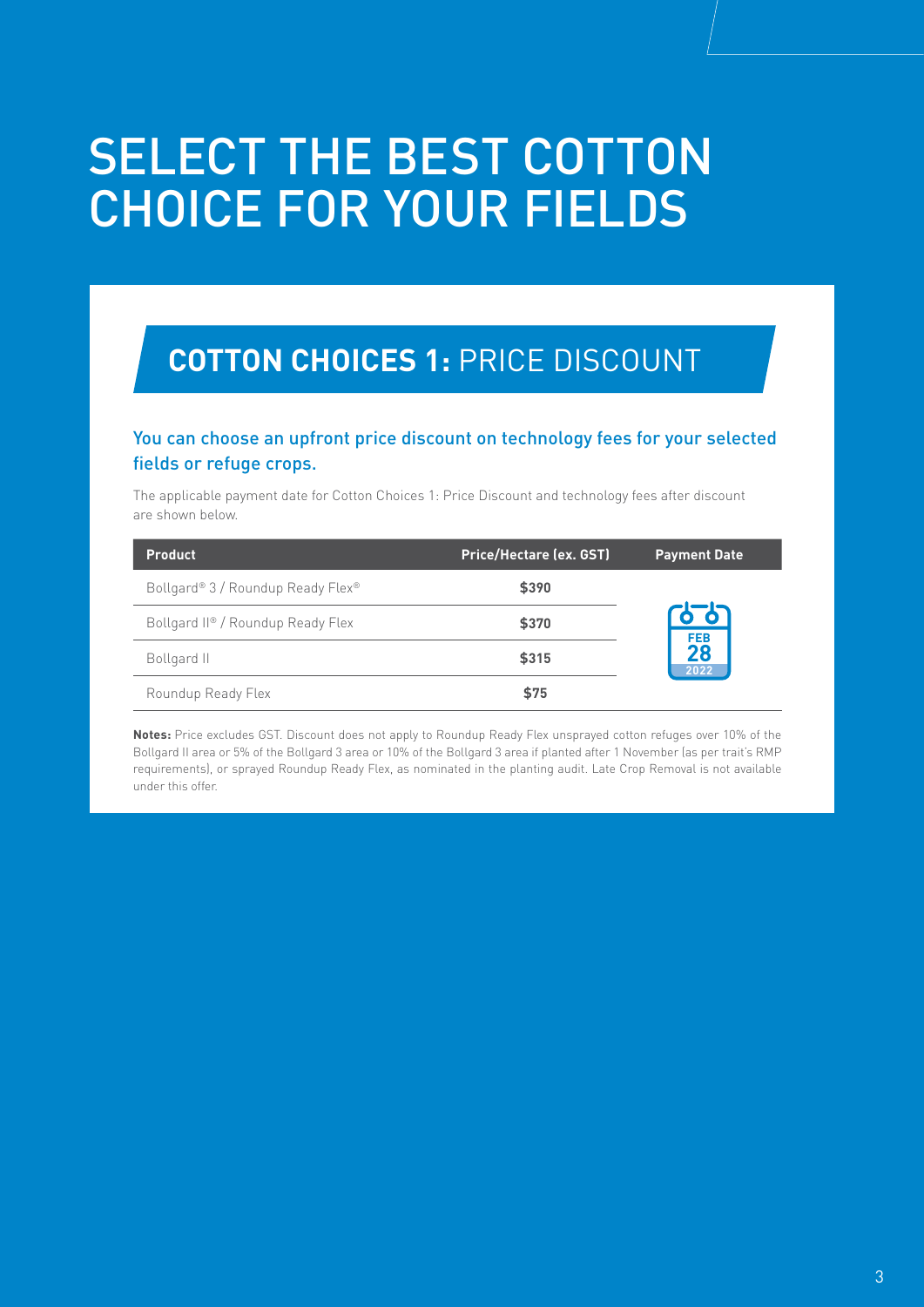### **COTTON CHOICES 2 -** LATE CROP REMOVAL AND EXTENDED TERMS

By selecting Late Crop Removal (LCR) and Extended Terms, your technology fee is waived if your crop is removed due to hail, drought, or other adverse conditions or events. Extended payment terms are until the end of July.

| <b>Product</b>                   | <b>Price/Hectare (ex. GST)</b> | <b>Payment Date</b>    |
|----------------------------------|--------------------------------|------------------------|
| Bollgard 3 / Roundup Ready Flex  | \$420                          |                        |
| Bollgard II / Roundup Ready Flex | \$401                          | <u>。。</u>              |
| Bollgard II                      | \$332                          | $rac{101}{31}$<br>2022 |
| Roundup Ready Flex               | \$79                           |                        |

**Notes:** Price excludes GST. If for any reason your crop fails (hail, flood, sand storm, drought, herbicide drift etc) and is removed on or before **15 March 2022** for early crops or **15 April 2022** for late crops Bayer will waive 100% of the technology fee on the affected hectares. This offer does not apply to Roundup Ready Flex unsprayed cotton refuges over 10% of the Bollgard II planting area or 5% of the Bollgard 3 area or 10% of the Bollgard 3 area if planted after 1 November (as per the trait's RMP requirements), or sprayed Roundup Ready Flex, as nominated in the planting audit.

## **COTTON CHOICES 3 -** END POINT ROYALTY

#### You can choose to pay an End Point Royalty (EPR) per bale after ginning to assist in managing production and cashflow risk.

| <b>Product</b>                   | Price/Bale <sup>+</sup> (ex. GST) | <b>Payment Date</b>                     |
|----------------------------------|-----------------------------------|-----------------------------------------|
| Bollgard 3 / Roundup Ready Flex  | \$52.50                           |                                         |
| Bollgard II / Roundup Ready Flex |                                   |                                         |
| Bollgard II                      | \$50                              | 30 days from<br>of invoice <sup>*</sup> |
| Roundup Ready Flex               |                                   |                                         |

**Notes:** Price excludes GST. ^Payment date is 30 days after the end of the month of the invoice date (ie. the date on the invoice given to your TSP). † Standard 227 kg bale of cotton lint. This offer does not apply to Roundup Ready Flex unsprayed cotton refuges over 10% of the Bollgard II planting area or 5% of the Bollgard 3 area or 10% of the Bollgard 3 area if planted after 1 November (as per the trait's RMP requirements), or sprayed Roundup Ready Flex, as nominated in the planting audit. Bales determined via reconciliation of ginning reports received by Bayer.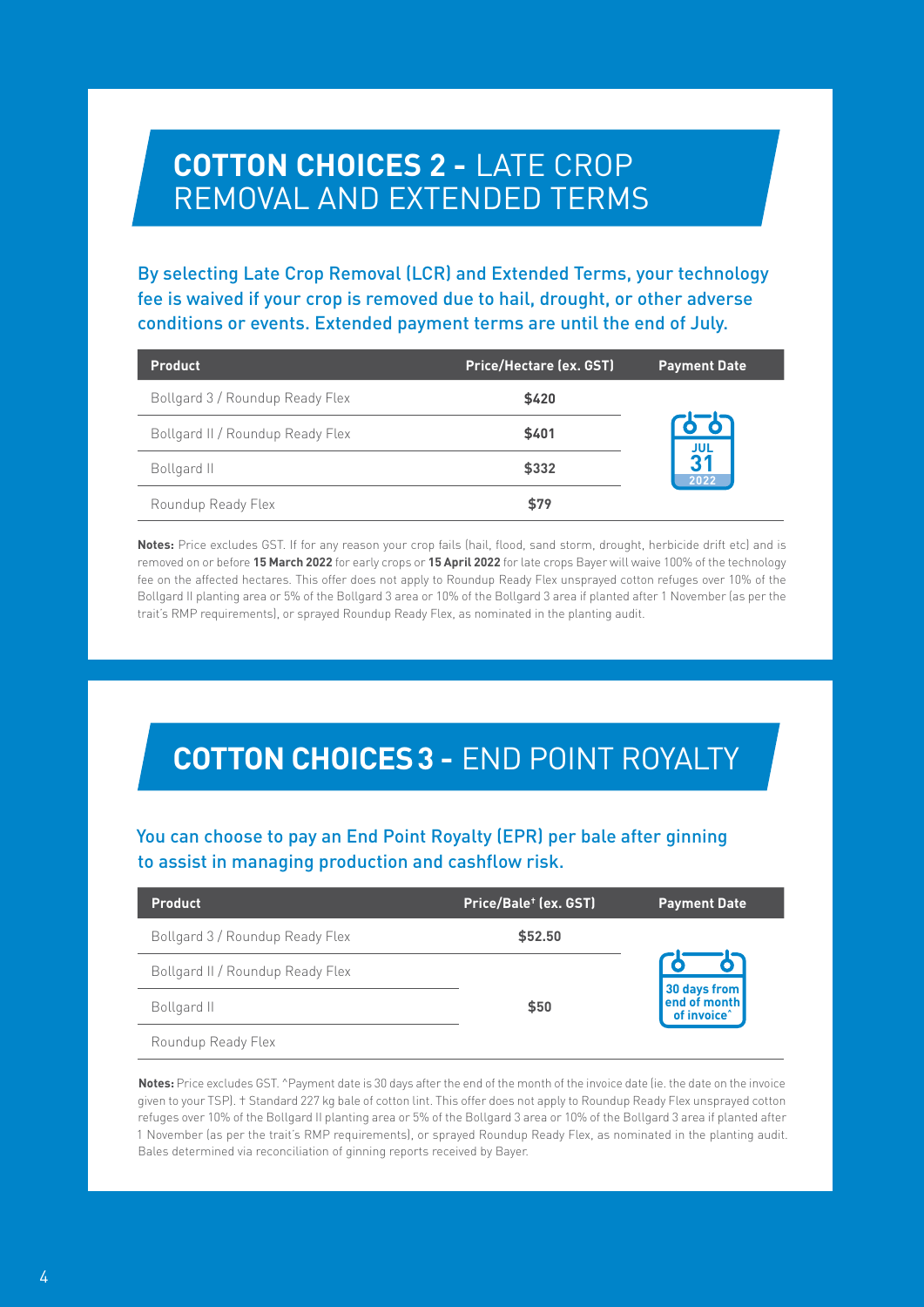# WHAT ARE THE KEY DATES TO REMEMBER?



^ Payment date is 30 days after the end of the month of the invoice date (ie. the date on the invoice given to your TSP).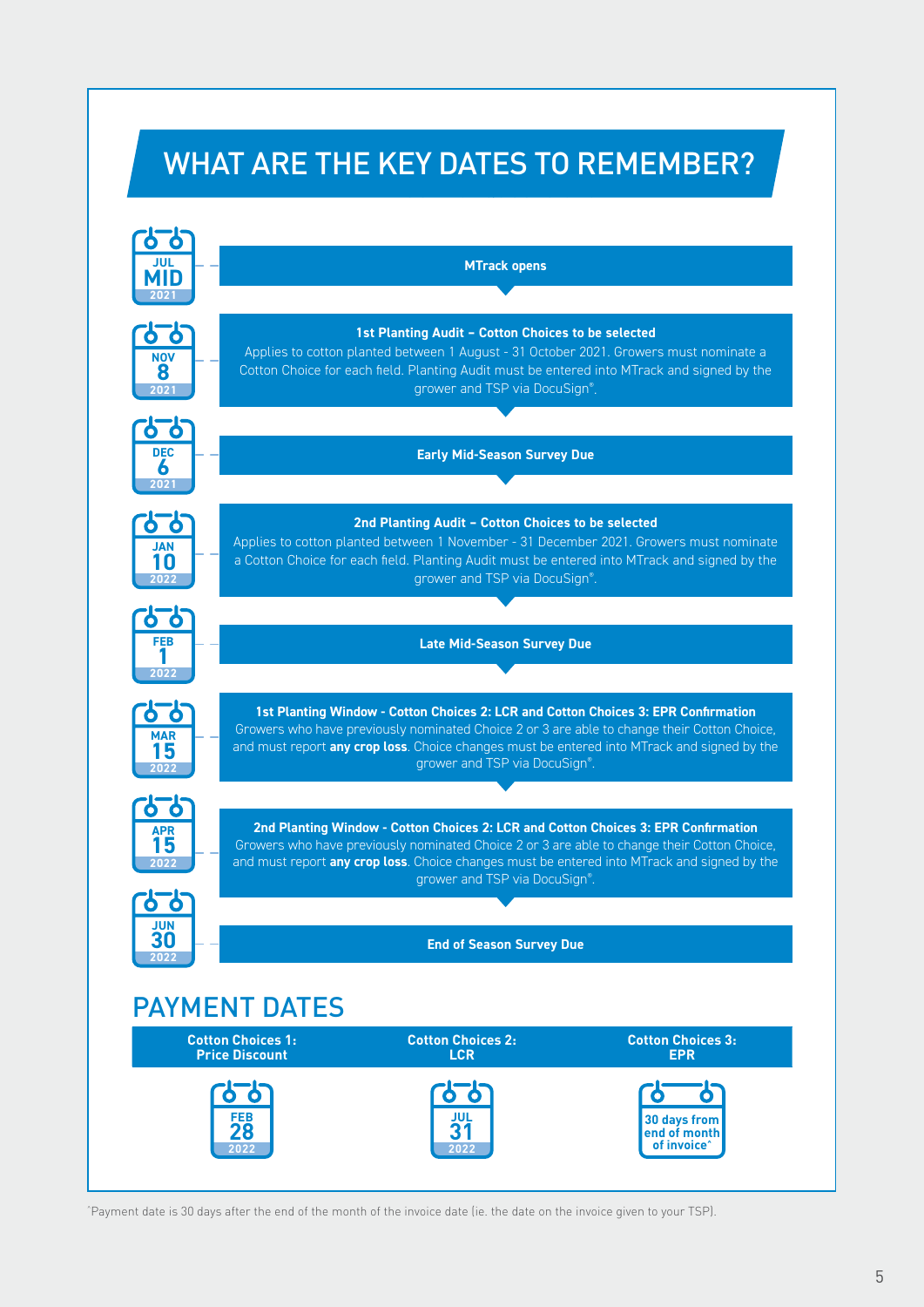# FREQUENTLY ASKED QUESTIONS

#### **Am I eligible for Cotton Choices?**

The Cotton Choices program applies to:

- **•** Bollgard 3 / Roundup Ready Flex
- **•** Bollgard II / Roundup Ready Flex
- **•** Bollgard II
- **•** Associated Roundup Ready Flex unsprayed refuge crops (equal to 10% of Bollgard II area, 5% of Bollgard 3 area or 10% of Bollgard 3 area planted after 1 November as per the trait's RMP requirements).

#### **What about my refuge crops?**

- **•** You can select a Cotton Choices option for your Roundup Ready Flex unsprayed refuge crops (equal to 10% of Bollgard II area, 5% of Bollgard 3 area or 10% of Bollgard 3 area planted after 1 November as per the trait's RMP requirements).
- **•** Roundup Ready Flex crops that are not planted as part of a refuge, or are over 10% of the Bollgard II area, 5% of the Bollgard 3 area or 10% of the Bollgard 3 area if planted after 1 November are not eligible for Cotton Choices selections; standard technology fees and payment terms apply.
- **•** Fully sprayed Roundup Ready Flex refuges are also not eligible for Cotton Choices selections; standard technology fees and payment terms apply.

#### **What are the standard technology fees?**

| <b>Product</b>                   | <b>Price/Hectare (Ex. GST)</b> | <b>Payment Date</b>                                   |
|----------------------------------|--------------------------------|-------------------------------------------------------|
| Bollgard 3 / Roundup Ready Flex  | \$420                          | $\overline{\mathbf{o}}$ o<br><b>FEB</b><br>28<br>2022 |
| Bollgard II / Roundup Ready Flex | \$401                          |                                                       |
| Bollgard II                      | \$332                          |                                                       |
| Roundup Ready Flex               | \$79                           |                                                       |

### SIGN YOUR TECHNOLOGY USER AGREEMENT ONLINE

Your TSP will send you your annual Technology User Agreement (TUA) and Planting Audit to sign online through DocuSign®.

#### **For more information visit cottonchoices.com.au**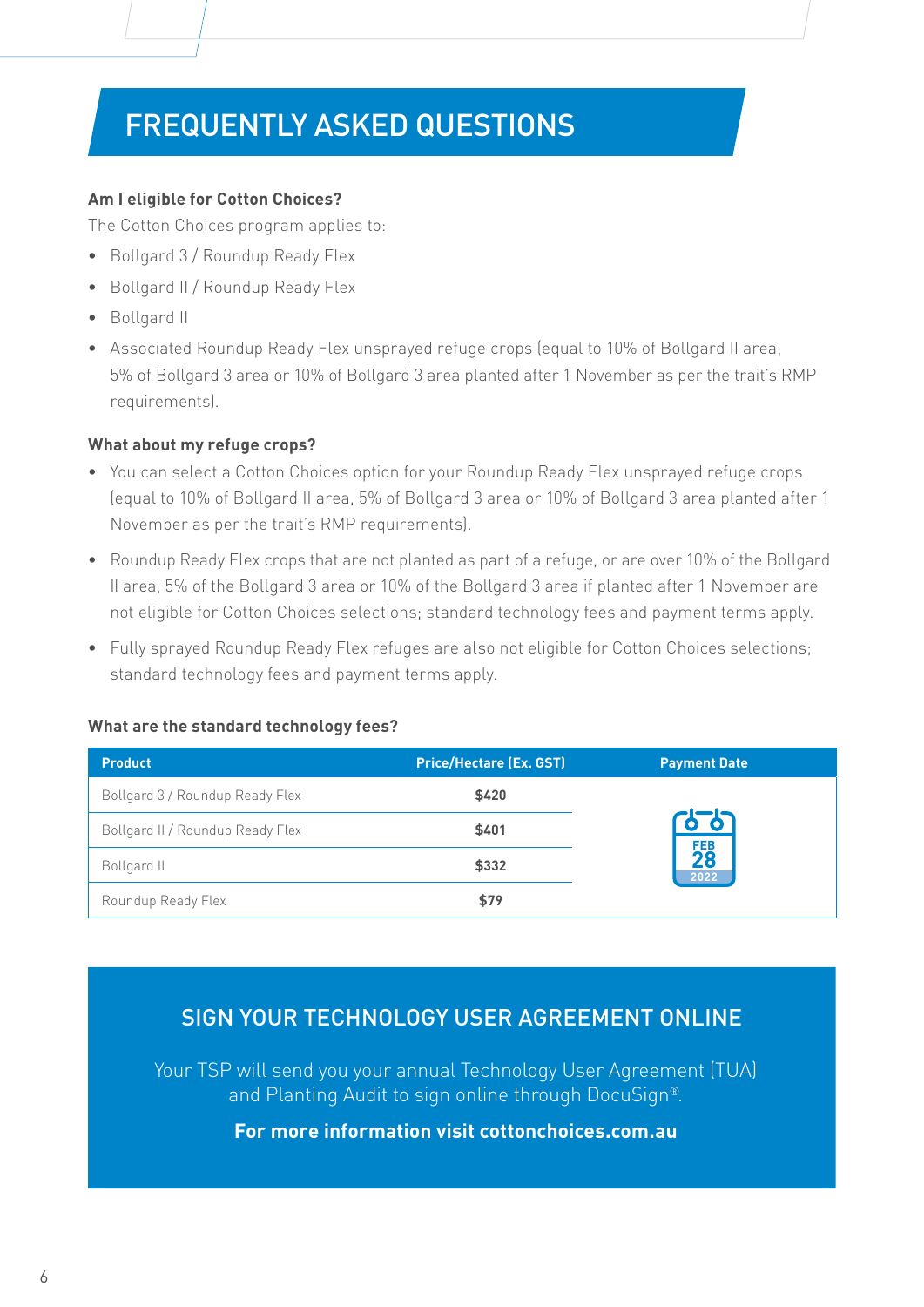## NEED MORE INFORMATION?

- **•** Visit **cottonchoices.com.au**
- **•** Scan the QR code using your smartphone to try the Cotton Choices calculator.
- **•** Contact your Technology Service Provider or Bayer Territory Business Manager.





**Emma Brotherton** Territory Business Manager Central Queensland and Dawson/Callide 0409 742 738 emma.brotherton@bayer.com



**Mark Dawson** National Sales Manager - Row Crop 0428 106 090 mark.dawson@bayer.com

**MTrack Support** 1300 268 940 australia.cotton@bayer.com



**Kate Connors** Marketing Lead - Seeds, Traits & Roundup® 0418 327 101 kate.connors@bayer.com



**Donald Benn** Marketing Manger - Seeds, Traits & Roundup 0407 283 304 donald.benn@bayer.com